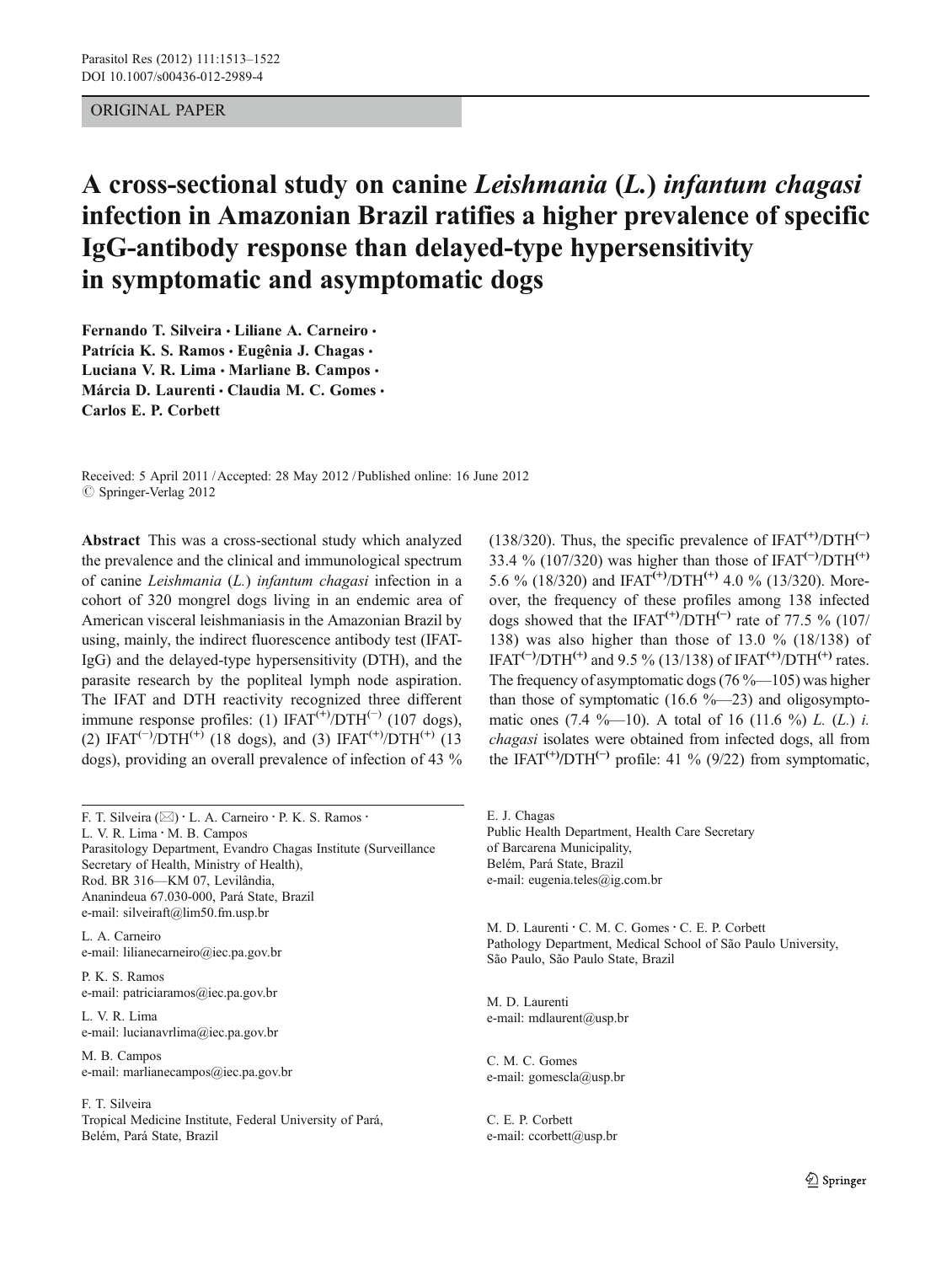33.3 % (3/9) from oligosymptomatic, and 5.2 % (4/76) from asymptomatic dogs. These findings strongly suggested that despite the higher frequency of asymptomatic dogs (76 %— 105), the majority  $(72.4 \text{ %} -76)$  was characterized by the  $IFAT^{(+)}/DTH^{(-)}$  profile with a doubtful immunogenetic resistance against infection.

# Introduction

The New World canine visceral leishmaniasis (CVL) is a parasite protozoal zoonosis widely spread in most countries of Latin America and caused specifically by Leishmania (L.) infantum chagasi Lainson and Shaw 2005 (Silveira and Corbett [2010\)](#page-8-0). In contrast to this, however, the New World canine tegumentary leishmaniasis (CTL) may be due to a variety of Leishmania Viannia spp., such as L. (V.) braziliensis (Mayrink et al. [1979](#page-8-0)), L. (V.) panamensis (Herrer and Christensen [1976](#page-8-0)), L. (V.) peruviana (Herrer [1951](#page-8-0)), and L. (V.) colombiensis (Delgado et al. [1993](#page-8-0)). Recently, two single CVL cases were associated to another commonly dermotropic agent of human disease, Leishmania (L.) amazonensis, in Araçatuba municipality, São Paulo State, Brazil, but the serological diagnosis of both cases through the indirect fluorescence antibody test (IFAT) had unexpected negative results and the diagnosis of the disease was only confirmed by PCR assay (Tolezano et al. [2007](#page-9-0)). In general, it is assumed that CVL always precedes the emergence of a new focus of the human disease, American visceral leishmaniasis (AVL). Moreover, although L. (L.) i. chagasi infection might be the cause of severe canine pathology, the majority of infected dogs are asymptomatic for extended periods (Madeira et al. [2004;](#page-8-0) Queiroz et al. [2008\)](#page-8-0). Thus, it has been noted that in the endemic area of Mediterranean region in Europe, such as in Spain and Italy, where the causative agent of infection is Leishmania (L.) infantum, a parasite closely related to  $L$ .  $(L)$  i. *chagasi*, this asymptomatic status of infected dogs has ranged from 3 months to nearly 7 years (Solano-Gallego et al. [2001](#page-9-0); Oliva et al. [2006\)](#page-8-0).

In Brazil, despite some studies designed to characterize the clinical and immunological status of canine  $L$ .  $(L)$  *i. chagasi* infection, this has mainly been carried out by using parasitological and serological (IgG-antibody response) methods for the diagnosis of CVL, which has raised some difficulties concerning a complete view of the canine immune response against infection (Paranhos-Silva et al. [1996;](#page-8-0) Ikeda-Garcia et al. [2007](#page-8-0); Ferreira et al. [2007\)](#page-8-0). In other words, these studies have generally used only serological methods, such as IFAT or enzyme-linked immunosorbent assay (ELISA), to determine the immunodiagnosis of canine  $L$ .  $(L)$  *i. chagasi* infection, leading to an underestimation of the possibility that certain clinical and/or immunological features of this infection would also be associated with the T-cell immune response of infected dogs living in an endemic area. This is the situation, for example, of canine infection of Mediterranean region in Europe where the T-cell immune response of  $L$ .  $(L)$  infantum-infected dogs has already been demonstrated principally in subclinical or asymptomatic dogs, either by the lymphocyte proliferative assay or delayed-type hypersensitivity (DTH) skin reaction, confirming its likely role on the apparent immune resistance against canine infection (Cabral et al. [1992,](#page-7-0) [1993,](#page-7-0) [1998](#page-7-0); Pinelli et al. [1994](#page-8-0); Cardoso et al. [2007\)](#page-7-0).

More recently, however, some studies in the northeast region of Brazil used both IgG-antibody response performed by ELISA and delayed-type hypersensitivity (DTH), elicited by the leishmanin skin test (LST) to evaluate the humoral and T-cell immune responses of naturally infected dogs from the endemic area (Baleeiro et al. [2006;](#page-7-0) Dos-Santos et al. [2008](#page-8-0); Pinheiro et al. [2009](#page-8-0)). Nevertheless, despite these studies that have dealt with both T-cell and humoral immune responses of naturally infected dogs, there was not any impact withdrawn concerning their role on the clinical development of canine infection in an endemic area.

In Pará State, Amazonian Brazil, we have just introduced a diagnostic approach based on the IFAT and DTH immunodiagnostic methods for simultaneously evaluating the humoral and T-cell immune responses of a cohort of mongrel dogs from an AVL endemic area, aiming to improve our current understanding concerning the repertory of immune responses responsible for the development of the clinical spectrum of the canine  $L$ .  $(L)$  *i. chagasi* infection. In the first step, we present here the results of a cross-sectional analysis regarding the prevalence as well as the clinical and immunological spectrum of canine infection, based mainly on the IFAT and DTH assays, but also on conventional parasitology by culturing samples of popliteal lymph node aspiration.

#### Materials and methods

#### Study area

This study was carried out in Santa Maria village, situated 7 km from the administrative center of Barcarena municipality  $(01^{\circ} 30' S; 48^{\circ} 37' W)$ , which is considered to be within the metropolitan region of Belém, the capital of Pará State, in north of Brazil. The climate is typically equatorial, with an average temperature of 28 °C and high humidity. The annual rainfall in the region is of 2,500 mm or more, with the period from January to June forming the principal rainy season. The field activities of this study conducted from March to May (2010), within the period (January– May) of the highest density of the sandfly vector, Lutzomyia longipalpis, of L. (L.) *i. chagasi* in this region (Souza et al.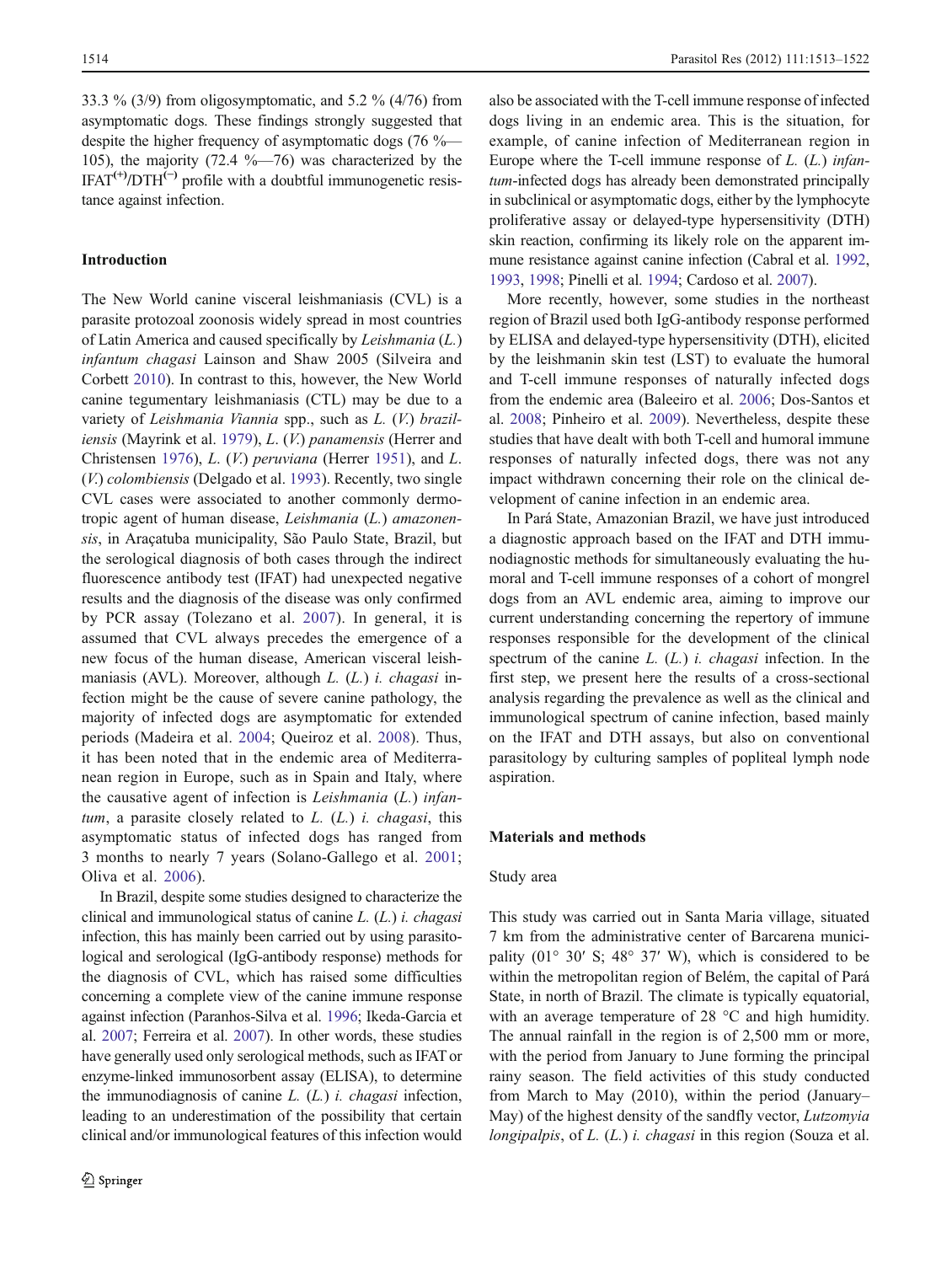[2005\)](#page-9-0). In the same period in 2009, we had previously estimated the prevalence  $(23.3 \%)$  of human L. (L.) i. chagasi infection in this area (Silveira et al. unpublished data). Following extensive destruction of the primary forest, the area now consists mainly of plantations, with occasional patches of developing secondary forest.

#### Canine population examined

The canine population enrolled in this study consisted in a cohort of 320 mongrel dogs, of both genders (174/54.4 % males and 146/45.6 % females) and different ages (the mean age was 2 years and 3 months old), living in the endemic area of AVL in Pará State, north of Brazil.

# Study design

This study was addressed to identify the asymptomatic and symptomatic infected dogs with  $L$ .  $(L)$  *i. chagasi*, to study the infection both clinically and immunologically, and to evaluate the infection prevalence, attempting to better understand transmission dynamics, as well as the clinical and immunological features for each pattern of the spectrum of canine  $L$ .  $(L)$  *i. chagasi* infection. In order to obtain a clearer idea regarding the transmission dynamics of infection, the total dog population examined (320) was divided into three age groups:  $(1)$  < 1 year old,  $(2)$  >1 and <7 years old and,  $(3)$  >7 years old, each group consisting of 120 (37.5 %), 186 (58.1 %), and 14 (4.4 %) dogs, respectively. For the infection diagnosis, the simultaneous use of IFAT and DTH skin reaction was performed in all dogs previously selected for the prevalence survey. However, before these immunodiagnostic methods were performed, all dogs were clinically examined in order to identify any signs that could be associated with classical CVL. Furthermore, parasitological research of  $L$ .  $(L)$  *i. chagasi* was performed by examining popliteal lymph node aspiration samples of all dogs.

#### Clinical evaluation of dogs

This was based on the classical clinical signs described for CVL, such as lymphadenopathy, splenomegaly, hepatomegaly, weight loss, alopecia, and onychogryphosis (Ferrer [1999;](#page-8-0) Feitosa et al. [2000\)](#page-8-0). Dogs with one to three clinical signs were regarded as oligosymptomatic, those with more than three clinical signs were considered as symptomatic, and those with no clinical sign as asymptomatic. Thus, despite this clinical approach that may be regarded with limited value, it has recently been used on clinical and immunological surveys to access the clinical spectrum of canine infection due to  $L$ . ( $L$ .) infantum or  $L$ . ( $L$ .) i. chagasi (Cardoso et al. [2007](#page-7-0); Alves et al. [2009](#page-7-0); Reis et al. [2009](#page-8-0); Moreira et al. [2010;](#page-8-0) Santarém et al. [2010](#page-8-0)).

#### Collection of tissue samples

The dogs were anesthetized with sodium thiopental (25 mg/ kg), and blood samples (2.0 mL) were collected by jugular puncture and stored at −20 °C for evaluating the specific IgGantibody response (IFAT). Also, the needle popliteal lymph node aspiration from each dog for the parasitological aspects was used in the Difco B45 blood agar culture medium (Walton et al. [1977\)](#page-9-0).

### Criteria for identification of canine infection

The definition of canine  $L$ .  $(L)$  i. *chagasi* infection was mainly based on the presence of reactivity to either IFAT or DTH skin reaction or both immune assays. Nevertheless, as IFAT evidences the humoral response (susceptibility) and DTH the T-cell response (resistance) (Pinelli et al. [1994;](#page-8-0) Cardoso et al. [1998](#page-7-0), [2007\)](#page-7-0), the definition of canine  $L$ . ( $L$ .)  $i$ . chagasi infection was assumed to be the presence of reactivity to either one or both immune assays, in association or not with positive parasitological research. Thus, it was assumed that IFAT with 1:80 (IgG) titer and DTH skin reactions forming papules or indurations of ≥5 mm in diameter were regarded as a positive cut-off for IFAT and DTH, respectively (Pinelli et al. [1994;](#page-8-0) De Jesus et al. [2003;](#page-7-0) Silveira et al. [2002\)](#page-8-0).

## Immunological test procedures

The methods for DTH skin reactions in dogs were based on those described in other studies for human American cutaneous leishmaniasis (Silveira et al. [1991,](#page-8-0) [1998\)](#page-8-0). The Leishmania antigen was performed with the cultured promastigote forms from the stationary phase (RPMI 1640 media) of a regional strain of L. (L.) i. chagasi (MCAO/ BR/2003/M22697/Barcarena, Pará State). They were inactivated in a merthiolate solution (1:10,000) with a final concentration of approximately  $4 \times 10^8$  parasites/mL (~6.5 mg) of protein/mL); 0.1 mL of this suspension  $(4 \times 10^7$  parasites;  $\sim 0.65$  mg of protein) was the dosage used for intradermal injection in the inner surface of the right thigh of each dog. This dosage was approximately 40 times more concentrated than that (10<sup>6</sup> parasites/0.1 mL) recently used with L. (L.) i. chagasi antigen for DTH skin reactions in humans (Silveira et al. [2009,](#page-8-0) [2010](#page-8-0)) and not more concentrated than that  $(3 \times$  $10<sup>8</sup>$  parasites/mL) used by Pinelli et al. ([1994\)](#page-8-0) for eliciting DTH in naturally and experimentally infected beagle dogs in Spain. As a control for DTH with L. (L.) i. chagasi antigen, 0.1 mL of the merthiolate solution (1:10,000) was intradermally used in the opposite thigh of each dog. The skin reactions were measured after 48–72 h and those indurations with diameter  $\geq$ 5 mm were considered positive. Despite this antigen not previously been tested in experimentally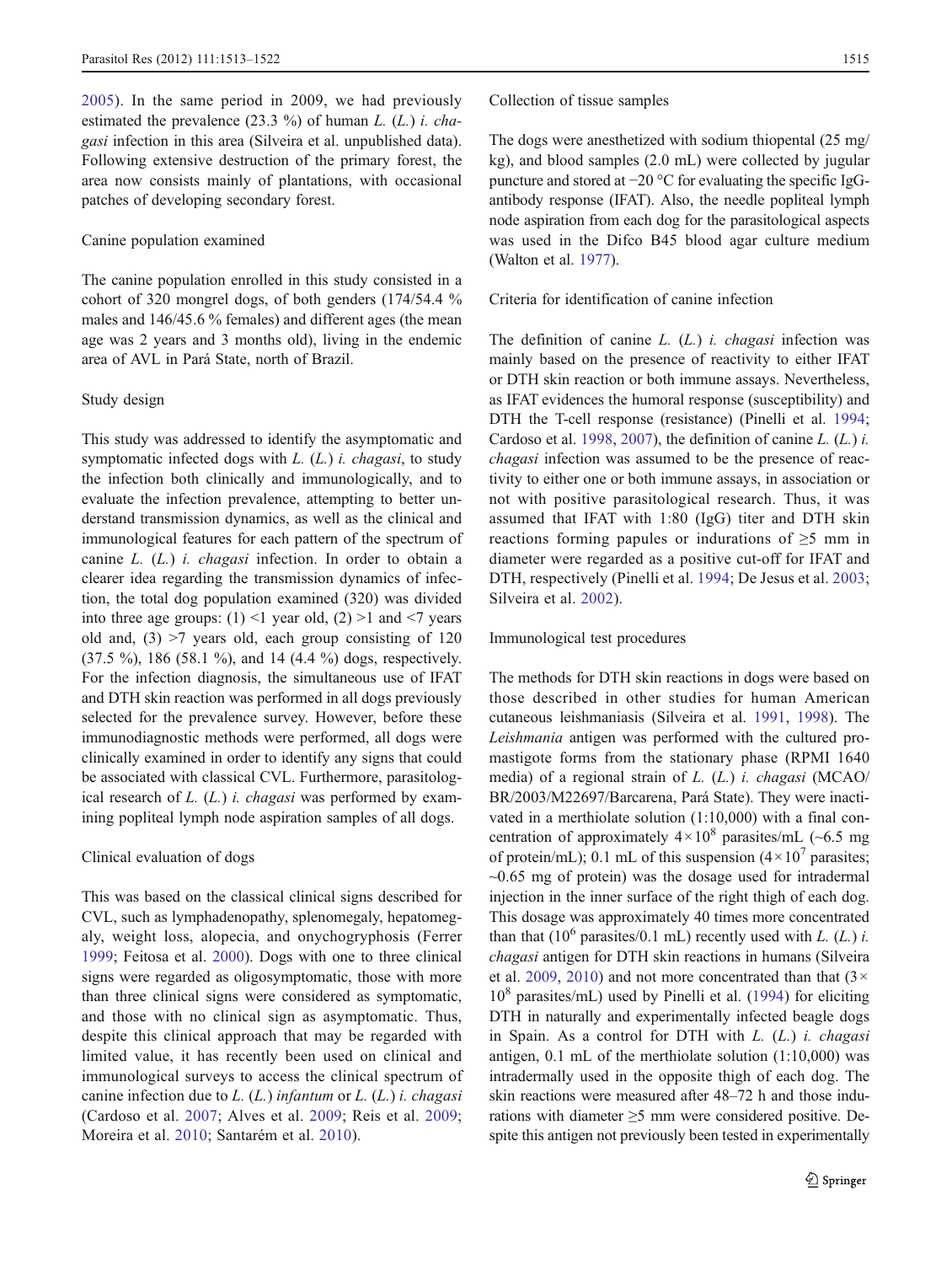$L_{1}(L)$  *i. chagasi*-infected dogs, its potential immunogenicity was confirmed by promoting positive DTH skin reactions in two specimens of Cebus apella monkey experimentally inoculated (IV) with  $3 \times 10^7$  amastigotes of L. (L.) i. chagasi, even though one had previously failed to develop DTH skin reaction for a  $L$ .  $(L)$  i. *chagasi* promastigotes antigen with a smaller concentration  $(10^6 \text{ parasites/dose})$ (Carneiro et al. [2011](#page-7-0)).

The IFAT was performed according to De Jesus et al. [\(2003](#page-7-0)), who demonstrated that IFAT using amastigote antigen of L. (L.) i. chagasi had a higher specificity and sensitivity than the available kits of IFAT, using promastigote antigen of Leishmania (L.) major-like, as well as of ELISA, using a soluble  $L$ .  $(L)$  *i. chagasi* antigen, both from Bio-Manguinhos, Brazil. Briefly, the amastigote antigen was impregnated in the IFAT slides by printing small fragments of spleen and liver from "Golden hamster" (Mesocricetus auratus) experimentally infected with the same strain of L. (L.) i. chagasi (MCAO/BR/2003/M22697/Barcarena, Pará State) used for preparation of the cultured stationary phase promastigote forms antigen for DTH skin reactions in dogs. Thus, the serological reactions (IFAT) with 1:80 (IgG) titer were regarded as positive in according with the pioneer sero-epidemiological survey on canine visceral leishmaniasis in the municipality of Belém, the capital of Pará State, Brazil (Silveira et al. [2002\)](#page-8-0). The positive (1:1,280 IgG) and negative control serum samples used in the IFAT assay were from a dog which supplied the  $L$ .  $(L)$  i. *chagasi* strain (MCAO/BR/2003/M22697/Barcarena, Pará State) used to perform the antigens for both DTH and IFAT assays and another animal born and raised in the municipality of Belém, a non-endemic area for AVL, respectively. In addition, the possibility of any canine serological cross-reaction with other mammal trypanosomatids from Amazonian Brazil, such as Trypanosoma cruzi or Trypanosoma rangeli, was strongly minimized due to the absence of well-known domiciliary triatomine vectors (Reduviidae: Triatominae) of these protozoan parasites in the study area.

## Parasitological research proceeding

The parasitological diagnosis of canine  $L$ .  $(L)$  *i. chagasi* infection was based on the Difco B45 blood agar culture of the needle popliteal lymph node aspiration into 0.6 mL of sterile PBS for each dog examined; this volume was distributed into three blood agar culture tubes, which were examined over a 3-week period.

#### Distribution of IgG-antibody response (IFAT)

This analysis was based in the following semi-quantitative scale of specific IgG-antibody response (IFAT):  $80-160=$ weak, 320–640=moderate, and  $\geq$ 1,280=strong, which was only performed with infected dogs (107) within the IFAT<sup> $(+)$ </sup>  $DTH^{(-)}$  profile.

Distribution of delayed-type hypersensitivity (DTH) according to the age groups of dogs

This analysis was based in the following semi-quantitative scale of DTH skin reactions:  $5-8$  mm=weak,  $9-13$  mm= moderate, and  $\geq$ 14 mm=strong, which was performed only with infected dogs (18) within the IFAT<sup>(-)</sup>/DTH<sup>(+)</sup> profile.

Distribution of immune response profiles according to age groups

This analysis was based on the frequency of each immune response profile within the age groups of canine  $L$ .  $(L)$  i. chagasi infection.

# Data analysis

Data were analyzed by the Bio-Estat 4.0 software (Ayres et al. [2004\)](#page-7-0), and the  $\chi^2$  and binomial tests were used to determine the significant differences among the prevalence and the clinical and immunological profiles of infection with a confidence interval of 95 %.

#### Ethical approval

This study was approved by the Ethics Committee in Animal Research of the "Instituto Evandro Chagas (IEC)", Surveillance Secretary of Health, Ministry of Health, Brazil, with the protocol number 018/2005/CEPAN/IEC/SVS/MS/ Brazil.

#### Results

Canine L. (L.) i. chagasi infection prevalence

The IFAT and DTH reactivity of dogs revealed the following three immune response profiles: (1) IFAT<sup>(+)</sup>/DTH<sup>(-)</sup>=107 dogs, (2) IFAT<sup>(-)</sup>/DTH<sup>(+)</sup>=18 dogs, and (3) IFAT<sup>(+)</sup>/  $DTH^{(+)}=13$  dogs. Thus, these three combined results (107) dogs reacting only by IFAT, 18 only by DTH, and 13 by both tests) provided an overall prevalence of 43 % (138/ 320) in this dog cohort. In other words, the specific prevalence of infection according to each immune response profile demonstrated that the rate of  $33.4 \%$  (107/320) of IFAT<sup>(+)</sup>/DTH<sup>(-)</sup> profile was higher ( $p$ <0.05) than those of 5.6 % (18/320) of IFAT<sup>(−)</sup>/DTH<sup>(+)</sup> and 4.0 % (13/320) of  $IFAT^{(+)}/DTH^{(+)}$  profile, despite there being no difference  $(p>0.05)$  between the last two (Table [1](#page-4-0)). Moreover, comparing the frequency of these three immune response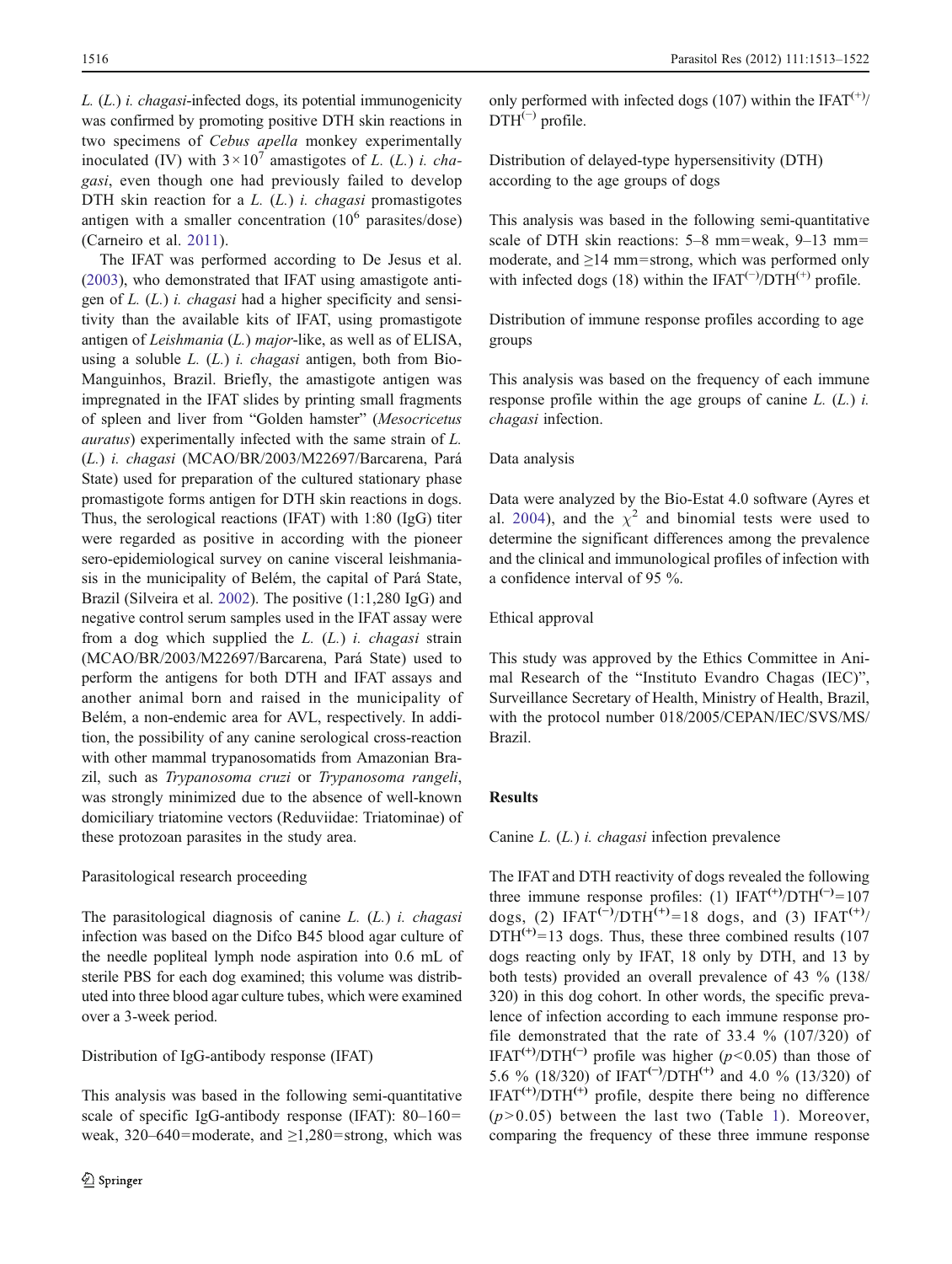<span id="page-4-0"></span>Table 1 Specific prevalence of infection according to the immune response profiles of canine L. (L.) i. chagasi infection in Santa Maria village, Barcarena municipality, Pará State, Brazil

|                                               | Immune response profiles $(\% ) n$ |                             |                          |  |
|-----------------------------------------------|------------------------------------|-----------------------------|--------------------------|--|
| Survey                                        | $IFAT(+)$<br>$/DTH^{(-)}$          | $IFAT^{(-)}$<br>$DTH^{(+)}$ | $IFAT(+)$<br>$DTH^{(+)}$ |  |
| Specific prevalence<br>$(n=320 \text{ dogs})$ | 33.4 % (107)                       | 5.6 $\%$ (18)               | 4.0 $\%$ (13)            |  |

profiles among the 138 infected dogs, it was observed that the IFAT<sup>(+)</sup>/DTH<sup>(-)</sup> rate of 77.5 % (107/138) was also higher  $(p<0.05)$  than those of IFAT<sup>(-)</sup>/DTH<sup>(+)</sup> 13.0 % (18/138) and<br>IEAT<sup>(+)</sup>/DTH<sup>(+)</sup> 0.5 % (13/138) although there was no dif IFAT<sup>(+)</sup>/DTH<sup>(+)</sup> 9.5 % (13/138), although there was no difference  $(p>0.05)$  between the last two (Table 2). However, it is important to note that the rate of 22.5 % of both DTH reactivity profiles [IFAT<sup>(−)</sup>/DTH<sup>(+)</sup> and IFAT<sup>(+)</sup>/DTH<sup>(+)</sup>] was lower ( $p$ <0.05) than the 77.5 % of the IFAT<sup>(+)</sup>/DTH<sup>(-)</sup> profile.

The prevalence of canine infection according to the gender showed no difference  $(p>0.05)$  between males (22.2 %—71/ 138) and females  $(21 \text{ %} -67/138)$ . However, regarding the age groups of infected dogs, a higher  $(p<0.05)$  prevalence was noted of the age group  $>1$  and  $< 7$  years old (26 %—83) than those of <1 year old (14.6 %—47) and >7 years old (2.5 %— 8) in this cohort (320 dogs).

The clinical status of 138 infected dogs showed that asymptomatic hosts  $(76 \text{ %} -105)$  had a higher frequency  $(p<0.05)$  than symptomatic (16.6 %—23) and oligosymptomatic ones  $(7.4 \text{ %} -10)$ , as well as than symptomatic and oligosymptomatic together (24 %—33). Moreover, the clinical status of infection has also showed that the prevalence of asymptomatic dogs (32.8 %) was also higher  $(p<0.05)$ than that of symptomatic ones  $(10.3 \%)$ . In addition, when the clinical status of infection was examined within each immune response profile, it was observed that among 107 dogs of the IFAT<sup>(+)</sup>/DTH<sup>(-)</sup> profile there was a higher ( $p$  < 0.05) rate of asymptomatic  $(71 \%)$  than those of symptomatic (20.6 %) and oligosymptomatic ones (8.4 %). Furthermore, among 18 dogs of IFAT<sup>(-)</sup>/DTH<sup>(+)</sup> profile, 100 % were asymptomatic and, among 13 dogs of the IFAT $(+)$  $DTH^{(+)}$  profile, there was also a higher ( $p<0.05$ ) rate of asymptomatic (84.6  $\%$ ) than those of symptomatic (7.7  $\%$ ) and oligosymptomatic ones (7.7 %) (Table [3](#page-5-0)).

L. (L.) i. chagasi isolation from popliteal lymph node aspiration

A total of 16 (11.6 %)  $L$ . ( $L$ .) *i. chagasi* isolates were obtained in the Difco B45 blood agar culture medium from the popliteal lymph node aspiration of the 138 infected dogs; however, it is important to record that all isolates were obtained from infected dogs within the IFAT<sup>(+)</sup>/DTH<sup>(-)</sup> profile (107 dogs—15 % isolation). In other words, no isolate was obtained from infected dogs belonging to the profiles with DTH reactivity, neither from the IFAT<sup>(-)</sup>/DTH<sup>(+)</sup> nor the IFAT<sup> $(+)$ </sup>/DTH<sup> $(+)$ </sup>. Moreover, it is also important to record that among the 107 infected dogs within the IFAT<sup> $(+)$ </sup>/DTH<sup> $(−)$ </sup> profile, the distribution of isolates has a higher  $(p<0.05)$ frequency in symptomatic  $(41 \text{ %} -9/22)$  and oligosymptomatic (33.3  $\% - 3/9$ ) dogs than in asymptomatic ones  $(5.2 \frac{9}{6} - \frac{4}{76})$ .

Distribution of IgG-antibody response (IFAT) according to the clinical status of canine  $L$ .  $(L)$  *i. chagasi* infection

This analysis was performed only with infected dogs (107) within the IFAT<sup>(+)</sup>/DTH<sup>(-)</sup> profile. Thus, among 22 (20.6 %) symptomatic dogs, 36.4 % (8) showed strong IgG response  $(\geq 1,280)$ , while others 36.4 % (8) presented moderate response (320–640) and 27.2 % (6) weak response (80–160). Although there were no differences  $(p>0.05)$  among these three categories of IgG responses, there was a tendency of a stronger response (from moderate toward to strong=72.8 %) among symptomatic dogs. Moreover, among nine (8.4 %) oligosymptomatic dogs, there was a higher  $(p<0.05)$  rate  $(44.5 \text{ %} -4)$  of strong IgG response only than that of moderate  $(22.2 \text{ %} -2)$  but not than that of weak response  $(33.3 \text{ %} -3)$ ; thus, in a similar way to that observed with symptomatic dogs, there was also only a tendency of a stronger IgG response (from moderate toward to strong= 66.7 %) among oligosymptomatic dogs. In contrast to these, however, among 76 (71 %) asymptomatic dogs although there was no higher  $(p>0.05)$  rate (44.7 %—34) of weak IgG response over that of moderate response (30.3 %—23), these two categories together (75 %) were higher ( $p$ <0.05) than that of the strong response  $(25 \% -19)$  (Table [4](#page-5-0)).

Distribution of delayed-type hypersensitivity (DTH) according to the age groups of canine  $L$ .  $(L)$  *i. chagasi* infection

This analysis was performed only with infected dogs (18) within the IFAT<sup>(-)</sup>/DTH<sup>(+)</sup> profile. Thus, among all asymptomatic dogs (18) with DTH reactivity, 66.7 % (12) were in

Table 2 Frequency of each immune response profile among 138 infected dogs by L. (L.) i. chagasi in Santa Maria village, Barcarena municipality, Pará State, Brazil

|                            | Immune response profiles $(\% ) n$ |                                                                      |               |  |
|----------------------------|------------------------------------|----------------------------------------------------------------------|---------------|--|
| Frequency                  |                                    | $IFAT^{(+)}/DTH^{(-)}$ $IFAT^{(-)}/DTH^{(+)}$ $IFAT^{(+)}/DTH^{(+)}$ |               |  |
| Infected dogs<br>$(n=138)$ | 77.5 % (107)                       | $13\%$ (18)                                                          | $9.5 \% (13)$ |  |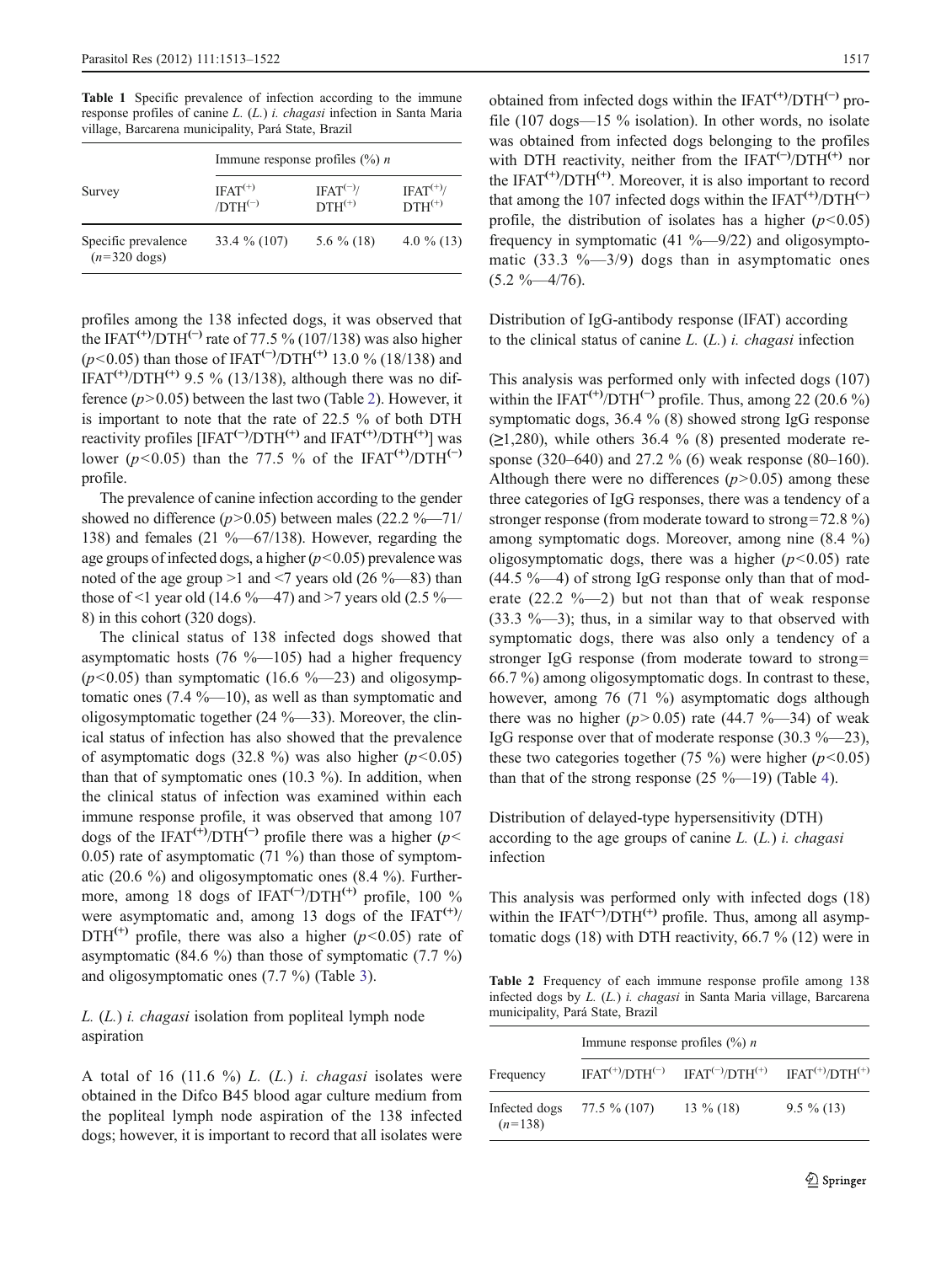<span id="page-5-0"></span>

| <b>Table 3</b> Frequency of the clinical<br>status of canine $L$ . $(L)$ <i>i. chagasi</i><br>infection according with each<br>immune response profile in Santa |                                                 | Clinical status $(\%)$ <i>n</i> |                |                  |
|-----------------------------------------------------------------------------------------------------------------------------------------------------------------|-------------------------------------------------|---------------------------------|----------------|------------------|
|                                                                                                                                                                 | Immune response profiles                        | Asymptomatic                    | Symptomatic    | Oligosymptomatic |
| Maria village, Barcarena munici-<br>pality, Pará State, Brazil                                                                                                  | IFAT <sup>(+)</sup> /DTH <sup>(-)</sup> (n=107) | $71\%$ (76)                     | $20.6 \% (22)$ | $8.4\%$ (9)      |
|                                                                                                                                                                 | IFAT <sup>(-)</sup> /DTH <sup>(+)</sup> (n=18)  | $100\%$ (18)                    |                |                  |
|                                                                                                                                                                 | IFAT <sup>(+)</sup> /DTH <sup>(+)</sup> (n=13)  | $84.6\%$ (11)                   | $7.7\%$ (1)    | $7.7\%$ (1)      |

the  $>1$ - and  $<7$ -year age group, 33.4 % being moderate, 27.8 % weak, and 5.5 % strong responders. Beside these, 22.2 % (4) were in the  $\leq$ 1-year-old age group, with 16.7 % being moderate and 5.5 % strong responders. Finally, there were only two  $(11.1 \%)$  at the  $>7$ -year age group, all (100 %) being moderate responders. Thus, dogs with DTH reactivity at the >1 and <7 years age group had a higher frequency (66.7 %) ( $p$ <0.05) than those at <1 year (22.2 %) and at  $>7$  years (11.1 %) (Table 5).

# Distribution of immune response profiles according to the age groups of canine  $L$ .  $(L)$  *i. chagasi* infection

The  $>1$ - and  $<7$ -year-old age group recorded 74.6 % (103) of 138 infected dogs concerning the three immune response profiles, with 57.2 % IFAT<sup>(+)</sup>/DTH<sup>(-)</sup>, 8.7 % IFAT<sup>(-)</sup>/DTH<sup>(+)</sup>, and other 8.7 % IFAT<sup>(+)</sup>/DTH<sup>(+)</sup>. Besides these, 18.8 % (26) were at the <1-year-old age group, with 15.2 % IFAT<sup>(+)</sup>/  $DTH^{(-)}$ , 2.9 % IFAT<sup>(−)</sup>/DTH<sup>(+)</sup>, and only 0.7 % IFAT<sup>(+)</sup>/ DTH<sup>(+)</sup>. At last, there were 6.6 % (9) at the >7-year-old age group, being 5.1 % IFAT<sup>(+)</sup>/DTH<sup>(-)</sup> and 1.5 % IFAT<sup>(-)</sup>/  $DTH^{(+)}$ . In other words, there was a rate of 74.6 % immune response profiles at the >1- and <7-year-old age group, higher ( $p$ <0.05) than those 18.8 % (26) at the <1-year-old and 6.6 % at the >7-year-old age group (Table [6\)](#page-6-0).

# Discussion

The present paper represents the first cross-sectional study carried out in an endemic area of AVL in Amazonian Brazil that examined a cohort of 320 mongrel dogs in order to

Table 4 Distribution of IgG-antibody response (IFAT) according to the clinical status of canine L. (L.) i. chagasi infection in Santa Maria village, Barcarena municipality, Pará State, Brazil

|                                                                     | IgG-antibody response (IFAT) $n$ (%)      |                                               |                                                       |
|---------------------------------------------------------------------|-------------------------------------------|-----------------------------------------------|-------------------------------------------------------|
| Clinical status of dogs                                             | $80 - 160$                                | $320 - 640$                                   | $\geq 1,280$                                          |
| Symptomatic $n=22$<br>Asymptomatic $n=76$<br>Oligosymptomatic $n=9$ | $6(27.2\%)$<br>34 (44.7 %)<br>$3(33.3\%)$ | $8(36.4\%)$<br>23 (30.3 $\%$ )<br>$2(22.2\%)$ | $8(36.4\%)$<br>19 $(25\frac{9}{0})$<br>4 (44.5 $\%$ ) |

80–160 IgG=weak, 320–640 IgG=moderate,  $\geq$ 1,280 IgG=strong

determine the prevalence and the clinical and immunological spectrum of canine  $L. (L.)$  i. *chagasi* infection, combining two immunodiagnostic assays: IFAT (IgG) and DTH for the humoral and cellular responses. The combined results of the IFAT and DTH assays indicated an overall prevalence of 43 % in the canine cohort, which was higher than the 23.5 % and 24 % found by ELISA in the States of Bahia and Ceará, respectively, both in northeastern Brazil (Paranhos-Silva et al. [1996;](#page-8-0) Rondon et al. [2008\)](#page-8-0). The overall prevalence (43 %) found in our study was also higher than the 16 % recorded by IFAT (1:40) in the State of Pernambuco, also in northeastern Brazil (Santos et al. [2010](#page-8-0)). An estimated infection prevalence of 40.3 % by IFAT (1:80) observed in the same State of Pernambuco (Dantas-Torres et al. [2006](#page-7-0)) was similar to that found in the present study, indicating that, in exceptional situations, the use of low-specificity antigens (such as L. major-like) may give rise to unexpectedly high infection prevalence rates due (most likely) to high percentages of false-positive reactions (Silveira et al. [2002](#page-8-0); De Jesus et al. [2003\)](#page-7-0).

Of interest is the specific infection prevalence based on three immune response profiles: (1)  $IFAT<sup>(+)</sup>/DTH<sup>(-)</sup>, (2)$ IFAT<sup>(-)</sup>/DTH<sup>(+)</sup>, and (3) IFAT<sup>(+)</sup>/DTH<sup>(+)</sup>. The 33.4 % specific prevalence of the IFAT<sup>(+)</sup>/DTH<sup>(-)</sup> profile was higher  $(p<0.05)$  than the 5.6 % IFAT<sup>(−)</sup>/DTH<sup>(+)</sup> and 4.0 % IFAT<sup>(+)</sup>/<br>DTH<sup>(+)</sup> profiles, indicating that the IFAT<sup>(+)</sup>/DTH<sup>(−)</sup> profile  $DTH^{(+)}$  profiles, indicating that the IFAT<sup> $(+)$ </sup>/DTH<sup> $(-)$ </sup> profile was the most prevalent expression of canine immune response in the endemic area. Also, among the 138 infected dogs, the IFAT<sup>(+)</sup>/DTH<sup>(-)</sup> profile rate (77.5 %) was higher  $(p<0.05)$  than the IFAT<sup>(-)</sup>/DTH<sup>(+)</sup> (13 %) or IFAT<sup>(+)</sup>/DTH<sup>(+)</sup><br>(9.5 %) profiles, confirming the importance of the IFAT<sup>(+)</sup>/ (9.5 %) profiles, confirming the importance of the IFAT<sup> $(+)$ </sup>  $DTH<sup>(-)</sup>$  profile as the most frequent immune expression of

**Table 5** Age distribution of DTH skin reactions of canine  $L$ .  $(L)$  i. chagasi infection in Santa Maria village, Barcarena municipality, Pará State, Brazil

|                       | DTH skin reaction (mm) $n$ (%) |             |            |
|-----------------------|--------------------------------|-------------|------------|
| Age groups—years old  | $5 - 8$                        | $9 - 13$    | >14        |
| $\leq 1$ (n=4)        |                                | $3(16.7\%)$ | $1(5.5\%)$ |
| $>1$ and $<$ 7 (n=12) | $5(27.8\%)$                    | $6(33.4\%)$ | $1(5.5\%)$ |
| $>7(n=2)$             |                                | $2(11.1\%)$ |            |

5–8 mm=weak, 9–13 mm=moderate,  $\geq$ 14 mm=strong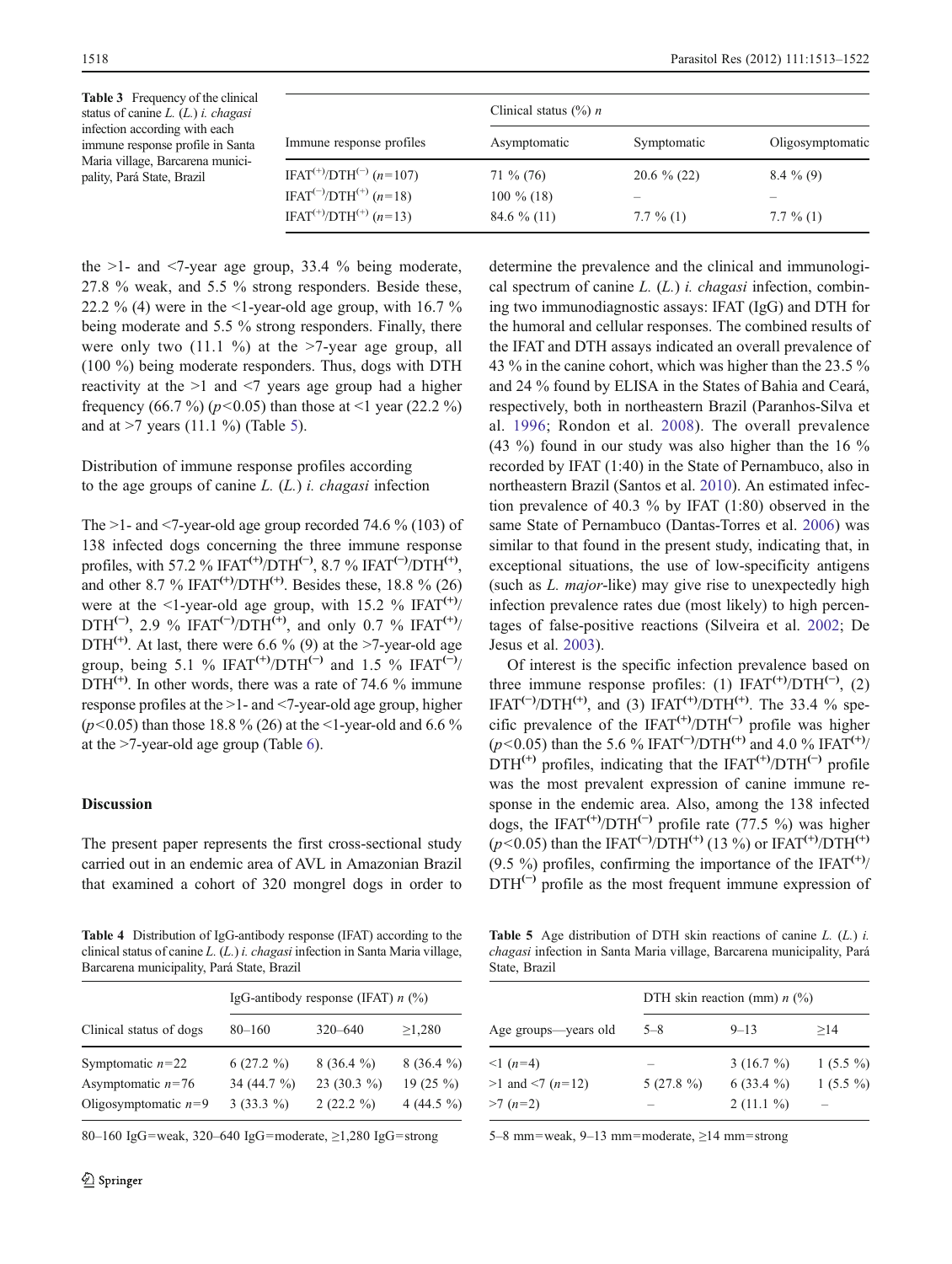<span id="page-6-0"></span>

| <b>Table 6</b> Age distribution of im-<br>mune response profiles of canine                                             |                       | Immune response profiles $n$ (%) |                       |                        |
|------------------------------------------------------------------------------------------------------------------------|-----------------------|----------------------------------|-----------------------|------------------------|
| $L_{1}(L_{1})$ <i>i. chagasi</i> infection in<br>Santa Maria village, Barcarena<br>municipality, Pará State,<br>Brazil | Age groups—years old  | $IFAT^{(+)}/DTH^{(-)}$           | $IFAT(-)/DTH(+)$      | $IFAT^{(+)}/DTH^{(+)}$ |
|                                                                                                                        | $\leq 1$ (n=26)       | $21(15.2\%)$                     | 4 $(2.9\%$            | $1(0.7\%)$             |
|                                                                                                                        | $>1$ and $<7$ (n=103) | 79 (57.2 %)                      | 12 $(8.7\frac{9}{0})$ | 12 $(8.7\frac{9}{0})$  |
|                                                                                                                        | $>7(n=9)$             | $7(5.1\%)$                       | $2(1.5\%)$            |                        |

canine L. (L.) i. chagasi infection, despite its doubtful capacity of immunoprotecting (Reis et al. [2006](#page-8-0); Baneth et al. [2008;](#page-7-0) Solano-Gallego et al. [2009](#page-9-0)). It should also be stressed that the 77.5 % IFAT<sup>(+)</sup>/DTH<sup>(-)</sup> profile was much higher than both assays showing DTH reactivity [IFAT<sup>(−)</sup>/DTH<sup>(+)</sup> and IFAT<sup>(+)</sup>/DTH<sup>(+)</sup>], which together corresponded to only 22.5 % of the infected dogs. This result appears important in understanding the dynamics of T-cell and humoral immune responses against canine L. (L.) i. chagasi infection. As there is yet no clear evidence of a dichotomy between Tcell and humoral responses to infection (Barbieri [2006](#page-7-0)), it seems obvious that the humoral IgG-antibody response was prominent (77.5 %) among symptomatic and asymptomatic infected dogs, and suggests that most naturally infected dogs in the endemic area may be unable to develop an effective T-cell response.

As humoral response has doubtful capacity for immunoprotection against infection (Pinelli et al. [1994;](#page-8-0) Cabral et al. [1998;](#page-7-0) Baneth et al. [2008](#page-7-0)), we would expect that a significant number of infected dogs within the IFAT<sup> $(+)$ </sup>/DTH<sup> $(-)$ </sup> profile would be unable to control their infections irrespective of their clinical status (i.e., either asymptomatic or symptomatic). Thus, it is important to note that  $100\%$  of the *L*. (*L.*) *i. chagasi* isolates obtained from needle popliteal lymph node *chagasi* isolates obtained from needle popliteal lymph node aspiration were of the IFAT<sup>(+)</sup>/DTH<sup>(-)</sup> profile, being 41 % from symptomatic, 33.3 % from oligosymptomatic, and 5.2 % from asymptomatic dogs, confirming the high susceptibility of dogs with IFAT<sup>(+)</sup>/DTH<sup>(-)</sup> profile to L. (L.) i. chagasi infection.

No differences were observed in canine L. (L.) i. chagasi infection rates between males (22.2 %) and females (21 %), suggesting that both were equally attractive blood meals for the sandfly vector, *Lutzomyia longipalpis*, and may therefore play identical roles in the epidemiology of AVL—not only as susceptible hosts but as infection sources for the vector. In the Pernambuco State, in northeastern Brazil, Santos et al. [\(2010](#page-8-0)) found similar gender infection rates in mongrel dogs, but in an urban area of the same state, Dantas-Torres et al. [\(2006](#page-7-0)) noted that male pet dogs had higher infection rates. We found no differences in the prevalence of symptomatic male  $(6.2 \text{ %} -20/320)$  and female  $(4.0 \text{ %} -13/320)$  dogs, indicating that gender has little influence on infection outcomes. This agrees with evidence presented by Abranches et al. ([1991\)](#page-7-0) and Miró et al. ([2007\)](#page-8-0)

for CVL due to  $L$ .  $(L)$  infantum in an endemic area in the Mediterranean region, but contrasted with the findings of Zaffaroni et al. ([1999\)](#page-9-0) and Zivicnjak et al. ([2005\)](#page-9-0) for the same region.

With regards to the age classes of infected dogs, a higher prevalence of infection in the >1- and <7-year-old class was noted (26 %—83) than in the <1-year-old (14.6 %—47) or  $>7$ -year-old classes (2.5 %—8) in the cohort examined, suggesting that most infections appeared following the first year of life when the mother's protective antibodies had declined. Nevertheless, we cannot dismiss the importance of the 14.6  $\%$  infection prevalence in  $\leq$ 1-year-old dogs, which demonstrated that even before completing their first year, a significant percentage of juvenile dogs became infected. On the other hand, the low infection prevalence (2.5 %) found in dogs >7 years old might indicate that most infected dogs in the >1- and <7-year-old age group succumb to CVL before reaching their seventh year. However, there is evidence from the Mediterranean region that asymptomatic infected dogs convert to symptomatic states following periods ranging from 3 months to 7 years (Solano-Gallego et al. [2001](#page-9-0); Oliva et al. [2006\)](#page-8-0). We found higher percentages of symptomatic individuals in the  $\leq$ 1-year-old (42.4 %) and  $\geq$ 1and  $\le$ 7-year-old (48.5 %) classes than in the  $\ge$ 7-year-old class (9.1 %), with the following mean ages: 9.3 months old, 2.7 years old and, 9 years old, respectively. Based on these mean ages, we can predict that 42.4 % will become symptomatic before reaching their first year and 48.5 % before their third year—suggesting that more than 90 % of the animals would become symptomatic while younger than 3 years old, reinforcing the suspicion that most infected dogs in the >1 and <7-year-old class will succumb to CVL before reaching their seventh year.

The clinical status of infected dogs indicated that asymptomatic animals  $(76 \text{ %} -105)$  were more frequent than symptomatic (16.6  $\%$ —23) or oligosymptomatic animals  $(7.4 \text{ %} -10)$ , or even symptomatic and oligosymptomatic animals together (24 %—33). Although this has been a usual finding in many New and Old World endemic areas (Madeira et al. [2004](#page-8-0); Dantas-Torres et al. [2006](#page-7-0); Queiroz et al. [2008;](#page-8-0) Cabral et al. [1998](#page-7-0); Baneth et al. [2008;](#page-7-0) Solano-Gallego et al. [2009](#page-9-0)), it does not guarantee that asymptomatic infections will refrain from converting to symptomatic conditions in significant numbers of infected dogs. In this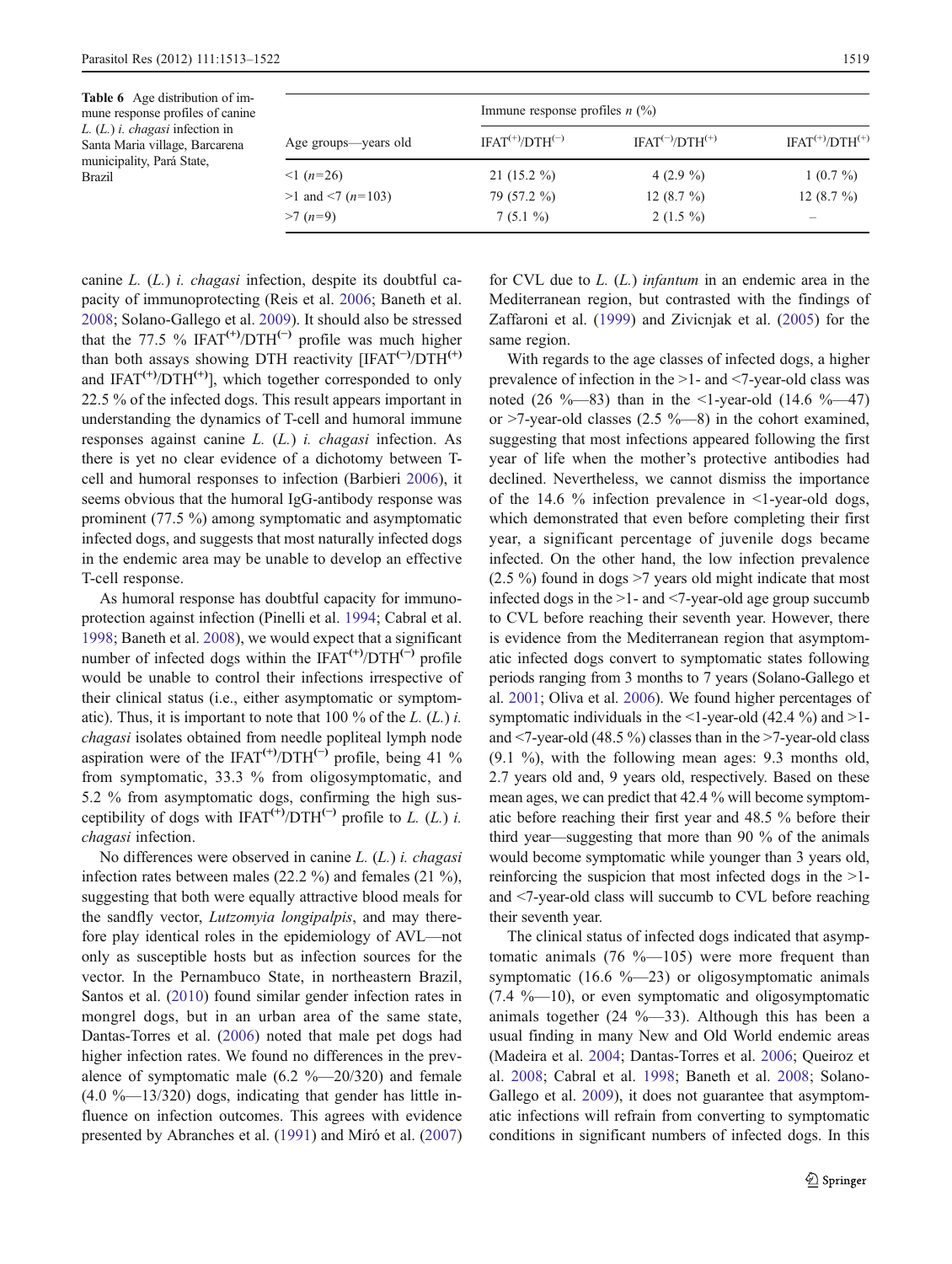<span id="page-7-0"></span>regard, it is worth noting that only 22.5 % of infected dogs were found to show DTH reactivity [IFAT<sup>(-)</sup>/DTH<sup>(+)</sup>=13 % and IFAT<sup>(+)</sup>/DTH<sup>(+)</sup>=9.5 %] associated with resistance to infection by either L. (L.) i. chagasi (Barbieri 2006; Dos-Santos et al. [2008](#page-8-0); Pinheiro et al. [2009\)](#page-8-0) or L. (L.) infantum (Pinelli et al. [1994](#page-8-0); Cabral et al. 1998; Cardoso et al. 2007). Thus, although there is some evidence for a 45 % resistance rate of L. (L.) *infantum*-infected dogs in endemic areas of the Mediterranean region (27 % with both T-cell and humoral responses, and 18 % with only T-cell response) (Cabral et al. 1998; Solano-Gallego et al. [2000\)](#page-9-0), this is a polemic issue that still needs to be clarified. In the present study, only 9.5 % of the dogs were found to have both T-cell and humoral responses  $[IFAT<sup>(+)</sup>/DTH<sup>(+)</sup>$  profile] and 13 % had only T-cell response [IFAT<sup>(−)</sup>/DTH<sup>(+)</sup> profile].

An examination of the distribution of specific IgGantibody responses in terms of the clinical status of 22 symptomatic dogs revealed a tendency towards strong responses in 72.8 % of animals, ranging from moderate  $(36.4 \%)$  to strong  $(36.4 \%)$  responders—which means that we could expect a well-developed specific IgG-antibody response as high as 1:320 in these animals. On the other hand, although there was no predominance of weak IgGantibody response (44.7 %) over a moderate response (30.3 %) among asymptomatic dogs, these two categories together (75 %) were more frequent than strong responders (25 %). This suggests not only a lower parasite burden but also a weaker IgG-antibody response, which is supported by observations from an earlier survey carried out in Santana do Cafezal (bordering the current study area in Santa Maria, in the municipality of Barcarena) (Lima et al. [2010](#page-8-0)).

Regarding the distribution of DTH skin reactions among the different classes of infected dogs, it is important to note that most positive responses were seen in asymptomatic dogs in the >1 and <7-year-old class, being significantly higher than in the <1-year-old age class or the >7-year-old age class—suggesting that canine T-cell response against L. (L.) i. chagasi infection appears to be better developed in adults than in juveniles or older animals, an observation that might be of interest in vaccination programs against CVL. It should also be noted that 61.2 % of these responses were of moderate intensity  $(9-13 \text{ mm})$ , as opposed to weak  $(5-$ 8 mm; 27.8 %) or strong responses ( $\geq$ 14 mm; 11 %), indicating that most dogs with DTH reactivity developed proportional T-cell response.

Finally, it should be stressed that the high (74.6 %) immune response profile in the  $>1$  and  $< 7$ -year-old class [57.2 % IFAT<sup>(+)</sup>/DTH<sup>(-)</sup>, 8.7 % IFAT<sup>(-)</sup>/DTH<sup>(+)</sup>, and 8.7 %  $IFAT<sup>(+)</sup>/DTH<sup>(+)</sup>$  profiles] reflected the fact that most infections appear to become established after the first year of life and that the IFAT $(+)$ /DTH $(+)$  profile is the most prominent immune response to infection.

Funding This research was supported by Evandro Chagas Institute (Health Ministry, Brazil), Tropical Medicine Institute (Federal University of Pará state, Brazil), Wellcome Trust (London), and Laboratório de Investigação Médica (LIM)—50 (Hospital de Clínicas (HC)—Faculdade de Medicina (FM)—Universidade de São Paulo (USP), Brazil.

Conflicts of interest statement The authors have no conflicts of interest concerning the work reported in this paper.

# References

- Abranches P, Silva-Pereira MC, Conceição-Silva FM, Santos-Gomes GM, Janz JG (1991) Canine leishmaniasis: pathological and ecological factors influencing transmission of infection. J Parasitol 77:557–561
- Alves CF, Amorim IFG, Moura EP, Ribeiro RR, Alves CF, Michalick MS, Kalapothakis E, Bruna-Romero O, Tafuri W, Teixeira MM, Melo MN (2009) Expression of IFN-g, TNF-a, IL-10 and TGF-b in lymph nodes associates with parasite load and clinical form of disease in dogs naturally infected with Leishmania (Leishmania) chagasi. Vet Immunol Immunopathol 128:349–<sup>358</sup>
- Ayres M, Ayres M Jr, Ayres D, Santos AS (2004) Bioestat 4.0: Aplicações estatísticas nas áreas das Ciências Biológicas e Médicas. Sociedade Civil Mamirauá-Brasília CNPq, Belém
- Baleeiro CO, Paranhos-Silva M, dos Santos JC, Oliveira GGS, Nascimento EG, de Carvalho LP, dos Santos WLC (2006) Montenegro's skin reactions and antibodies against different Leishmania species in dogs from a visceral leishmaniosis endemic area. Vet Parasitol 139:21–28
- Baneth G, Koutinas AF, Solano-Gallego L, Bourdeau P, Ferrer L (2008) Canine leishmaniosis—new concepts and insights on a expanding zoonosis: part one. Trends Parasitol 24:324–330
- Barbieri CL (2006) Immunology of canine leishmaniasis. Parasite Immunol 28:329–337
- Cabral M, O'Grady J, Alexander J (1992) Demonstration of Leishmania-specific cell mediated and humoral immunity in asymptomatic dogs. Parasite Immunol 14:531–539
- Cabral M, McNerney R, Gomes S, O'Grady J, Frame I, Sousa JC, Miles MA, Alexander J (1993) Demonstration of natural Leishmania infection in asymptomatic dogs in the absence of specific humoral immunity. Arc Inst Pasteur Tunis 70:473–479
- Cabral M, O'Grady J, Gomes S, Sousa JC, Thompson H, Alexander J (1998) The immunology of canine leishmaniosis: strong evidence for a developing disease spectrum from asymptomatic dogs. Vet Parasitol 76:173–180
- Cardoso L, Neto F, Sousa JC, Rodrigues M, Cabral M (1998) Use of a leishmanin skin test in the detection of canine Leishmania-specific cellular immunity. Vet Parasitol 79:213–220
- Cardoso L, Schallig HDFH, Cordeiro-da-Silva A, Cabral M, Alunda JM, Rodrigues M (2007) Anti-Leishmania humoral and cellular immune responses in naturally infected symptomatic and asymptomatic dogs. Vet Immunol Immunopathol 117:35–41
- Carneiro LA, Silveira FT, Campos MB, Brígido COM, Gomes CMC, Corbett CEP, Laurenti MD (2011) Susceptibility of Cebus apella monkey (Primates: Cebidae) to experimental Leishmania (L.) infantum chagasi-infection. Rev Inst Med Trop São Paulo 53:45–50
- Dantas-Torres F, de Brito MEF, Brandão-Filho SP (2006) Seroepidemiological survey on canine leishmaniasis among dogs from an urban area of Brazil. Vet Parasitol 140:54–60
- De Jesus RCS, Corrêa ZC, Everdosa DR, Martins AP, Eliseu LS, Campos MC, Jenning YAA, Ishikawa EAI, De Souza AAA, Silveira FT (2003) A comparison between the indirect fluorescent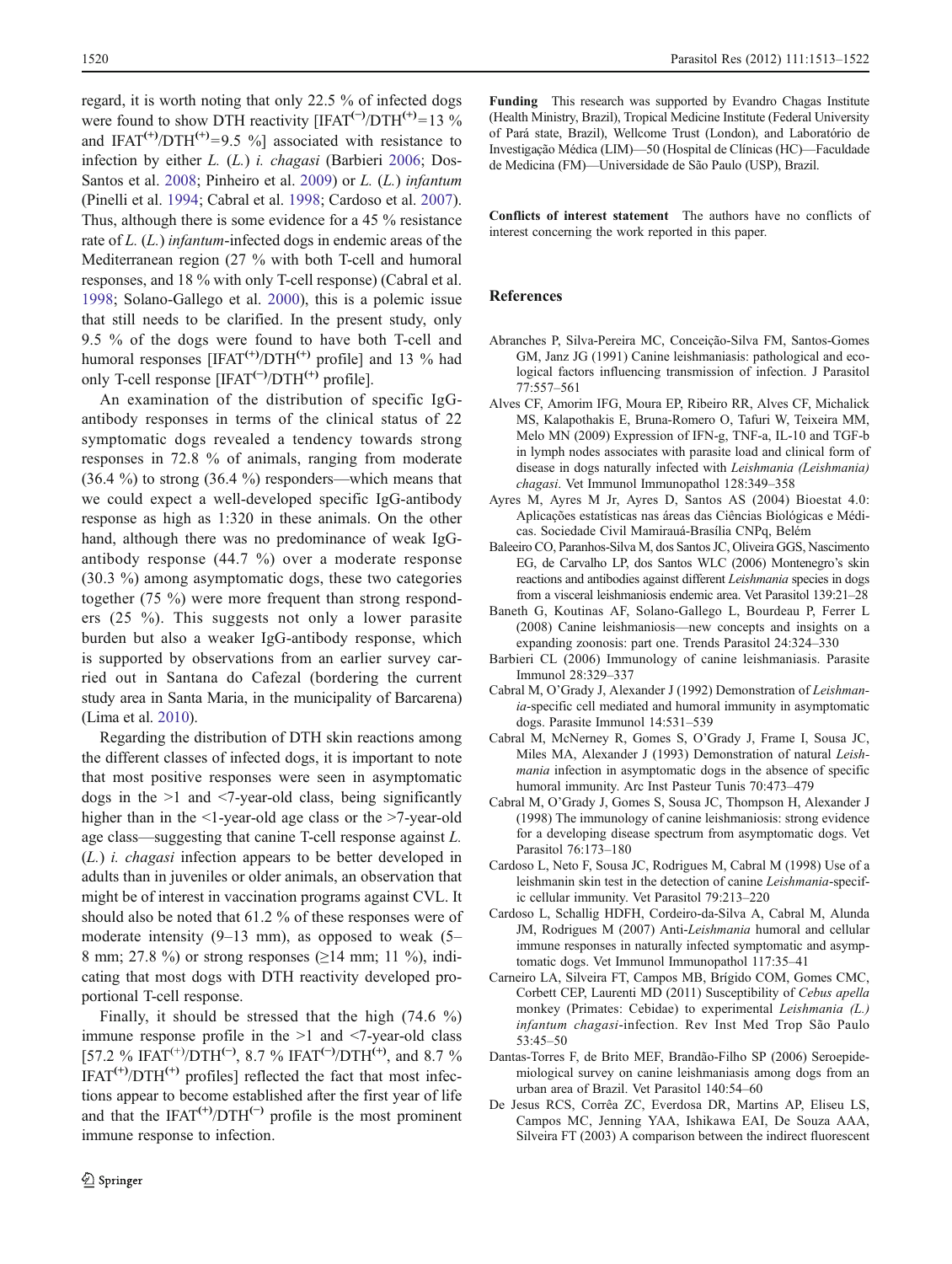<span id="page-8-0"></span>antibody test (IFAT), Evandro Chagas Institute-antigen versus Bio-Manguinhos-antigen, and the enzyme-linked immunosorbent assay (ELISA) in the serological diagnosis of canine visceral leishmaniasis in Pará State, Brazil. Rev Soc Bras Med Trop 36:323

- Delgado O, Castes M, White AC Jr, Kreutzer RD (1993) Leishmania colombiensis in Venezuela. AmJTrop Med Hyg 48:145–<sup>147</sup>
- Dos-Santos WL, Jesus EE, Paranhos-Silva M, Pereira AM, Santos JC, Baleeiro CO, Nascimento EG, Moreira ED, Oliveira GG, Pontesde-Carvalo LC (2008) Associations among immunological, parasitological and clinical parameters in canine visceral leishmaniasis: emaciation, spleen parasitism, specific antibodies and leishmanin skin test reaction. Vet Immunol Immunopathol 123:251–259
- Feitosa MM, Ikeda FA, Luvizotto MCR, Perri SHV (2000) Aspectos clínicos de cães com leishmaniose visceral no município de Araçatuba, São Paulo (Brasil). Clin Vet 28:36–44
- Ferreira EC, Lana M, Carneiro M, Reis AB, Paes DV, da Silva ES, Schallig H, Gontijo CMF (2007) Comparison of serological assays for the diagnosis of canine visceral leishmaniasis in animals presenting different clinical manifestations. Vet Parasitol 146:235–241
- Ferrer L (1999). Clinical aspects of canine leishmaniasis. In: Killick-Kendricks, R. (ed.) Canine leishmaniasis: an update. Proc First Inter Canine Leish Forum, Hoeschst Roussel Vet, Barcelona, Spain, 6–10
- Herrer A (1951) Estudios sobre leishmaniasis tegumentaria en el Peru. Leishmaniasis natural en perros procedentes de localidades utügenas. Rev Med Exp Lima 8:87–117
- Herrer A, Christensen HA (1976) Natural cutaneous leishmaniasis among dogs in Panama. AmJTrop Med Hyg 25:59–63
- Ikeda-Garcia FA, Lopes RS, Marques FJ, de Lima VM, Morinishi CK, Bonello FL, Zanette MF, Perri SH, Feitosa MM (2007) Clinical and parasitological evaluation of dogs naturally infected by Leishmania (Leishmania) chagasi submitted to treatment with meglumine antimoniate. Vet Parasitol 143:254–259
- Lima LVR, Carneiro LA, Campos MB, Chagas EJ, Laurenti MD, Corbett CEP, Lainson R, Silveira FT (2010) Canine visceral leishmaniasis due to Leishmania (L.) infantum chagasi in Amazonian Brazil: comparison of the parasite density from the skin, lymph node and visceral tissues between symptomatic and asymptomatic, seropositive dogs. Rev Inst Med Trop São Paulo 52:259–265
- Madeira MF, Shubach AO, Shubach TMP, Leal CA, Marzochi MCA (2004) Identification of Leishmania (Leishmania) chagasi isolated from healthy skin of symptomatic and asymptomatic dogs seropositive for leishmaniasis in the municipality of Rio de Janeiro, Brazil. Braz J Infec Dis 8:440–444
- Mayrink W, Williams P, Coelho MV, Dias M, Martins AV, Magalhães PA, da Costa CA, Falcão AR, Melo MN, Falcão AL (1979) Epidemiology of dermal leishmaniasis in the Rio Doce Valley, State of Minas Gerais, Brazil. Ann Trop Med Parasitol 73:123–137
- Miró G, Montoya A, Mateo M, Alonso A, Garcia S, Garcia A, Caballero MJ, Molina R (2007) A leishmaniosis surveillance system among stray dogs in the region of Madrid: ten years of serodiagnosis (1996–2006). Parasitol Res 101:253–257
- Moreira PRR, Vieira LM, de Andrade MMC, Bandarra MB, Machado GF, Munari DP, Vasconcelos RO (2010) Immune response pattern of the popliteal lymph nodes of dogs with visceral leishmaniasis. Parasitol Res 107:605–613
- Oliva G, Scalone A, Foglia Manzillo V, Gramiccia M, Pagano A, Di Muccio T, Gradoni L (2006) Incidence and time course of Leishmania infantum infections examined by parasitological, serologic and nested-PCR techniques in a cohort of naive dogs exposed to three consecutive transmission seasons. J Clin Microbiol 44:1318–1322
- Paranhos-Silva M, Freitas LA, Santos WC, Grimaldi G Jr, PontesdeCarvalho LC, Oliveira-dos-Santos AJ (1996) A crosssectional serodiagnostic survey of canine leishmaniasis due to Leishmania chagasi. Am J Trop Med Hyg 55:39–<sup>44</sup>
- Pinelli E, Killick-Kendrick R, Wagenaar J, Bernardina W, del Real G, Ruitenberg J (1994) Cellular and humoral immune responses in dogs experimentally and naturally infected with Leishmania infantum. Infect Immun 62:229–<sup>261</sup>
- Pinheiro PH, Pinheiro AN, Ferreira JH, Costa FA, Katz S, Barbieri CL (2009) A recombinant cysteine proteinase from Leishmania (Leishmania) chagasi as an antigen for delayed-type hypersensibility assays and serodiagnosis of canine visceral leishmaniasis. Vet Parasitol 162:32–39
- Queiroz PV, Monteiro GR, Macedo VP, Rovha MA, Batista LM, Queiroz JW, Jerônimo SM, Ximenes MF (2008) Canine visceral leishmaniasis in urban and rural areas of northeast Brazil. Res Vet Sci 86:267–273
- Reis AB, Teixeira-Carvalho A, Vale AM, Marques MJ, Giunchetti RC, Mayrink W, Guerra LL, Andrade RA, Correa-Oliveira R, Martins-Filho OA (2006) Isotype patterns of immunoglobulins: hallmarks for clinical status and tissue parasite density in Brazilian dogs naturally infected by Leishmania (Leishmania) chagasi. Vet Immunol Immunopathol 112:102–116
- Reis AB, Martins-Filho AO, Teixeira-Carvalho A, Giunchetti RC, Carneiro CM, Mayrink W, Tafuri WL, Correa-Oliveira R (2009) Systemic and compartmentalized immune response in canine visceral leishmaniasis. Vet Immunol Immunopath 128:87–95
- Rondon FC, Bevilaqua CM, Franke CR, Barros RS, Oliveira FR, Alcântara AC, Diniz AT (2008) Cross-sectional serological survey of canine Leishmania infection in Fortaleza, Ceará State, Brazil. Vet Parasitol 155:24–31
- Santarém N, Silvestre R, Cardoso L, Shallig H, Reed SG, Codeiro-da-Silva A (2010) Application of an improved enzyme-linked immunosorbent assay method for serological diagnosis of canine leishmaniasis. J Clin Microbiol 48:1866–1874
- Santos JM, Dantas-Torres F, Mattos MR, Lino FR, Andrade LS, Souza RC, Brito FL, Brito ME, Brandão-Filho SP, Simões-Mattos L (2010) Prevalence of anti-Leishmania spp. antibodies in dogs from Garanhuns, in the middle scrub zone (Agreste) of Pernambuco. Rev Soc Bras Med Trop 43:41–45
- Silveira FT, Corbett CEP (2010) Leishmania chagasi Cunha & Chagas, 1937: indigenous or introduced? A brief review. Rev Pan-Amaz Saúde 1:143–147. doi[:10.5123/S2176-62232010000200018](http://dx.doi.org/10.5123/S2176-62232010000200018)
- Silveira FT, Lainson R, Shaw JJ, de Souza AA, Ishikawa EAI, Braga RR (1991) Cutaneous leishmaniasis due to Leishmania (Leishmania) amazonensis in Amazonian Brazil, and the significance of a negative Montenegro skin-test in human infections. Trans R Soc Trop Med Hyg 85:735–738
- Silveira FT, Blackwell JM, Ishikawa EA, Braga RR, Shaw JJ, Quinnell RJ, Soong L, Kima P, McMahon-Pratt D, Black GF, Shaw M-A (1998) T cell responses to crude and defined leishmanial antigens in patients from the lower Amazon region of Brazil infected with different species of Leishmania of the subgenera Leishmania and Viannia. Parasite Immunol 20:19–<sup>26</sup>
- Silveira FT, Pinto ZB, Carneiro LA, Tabosa K, Dias L, Brígido MC, De Jesus R, Corrêa Z, De Sousa AAA, Ishikawa EA (2002) Preliminary results on the first seroepidemiologic survey of canine visceral leishmaniasis in the municipality of Belém, Pará State, Brazil. Rev Soc Bras Med Trop 35:341
- Silveira FT, Lainson R, Pereira EA, de Souza AAA, Campos MB, Chagas EJ, Gomes CMC, Laurenti MD, Corbett CEP (2009) A longitudinal study on the transmission dynamics of human Leishmania (L.) infantum chagasi-infection in Amazonian Brazil, with special reference to its prevalence and incidence. Parasitol Res 20:19–26
- Silveira FT, Lainson R, de Souza AAA, Crescente JAB, Campos MB, Gomes CMC, Laurenti MD, Corbett CEP (2010) A prospective